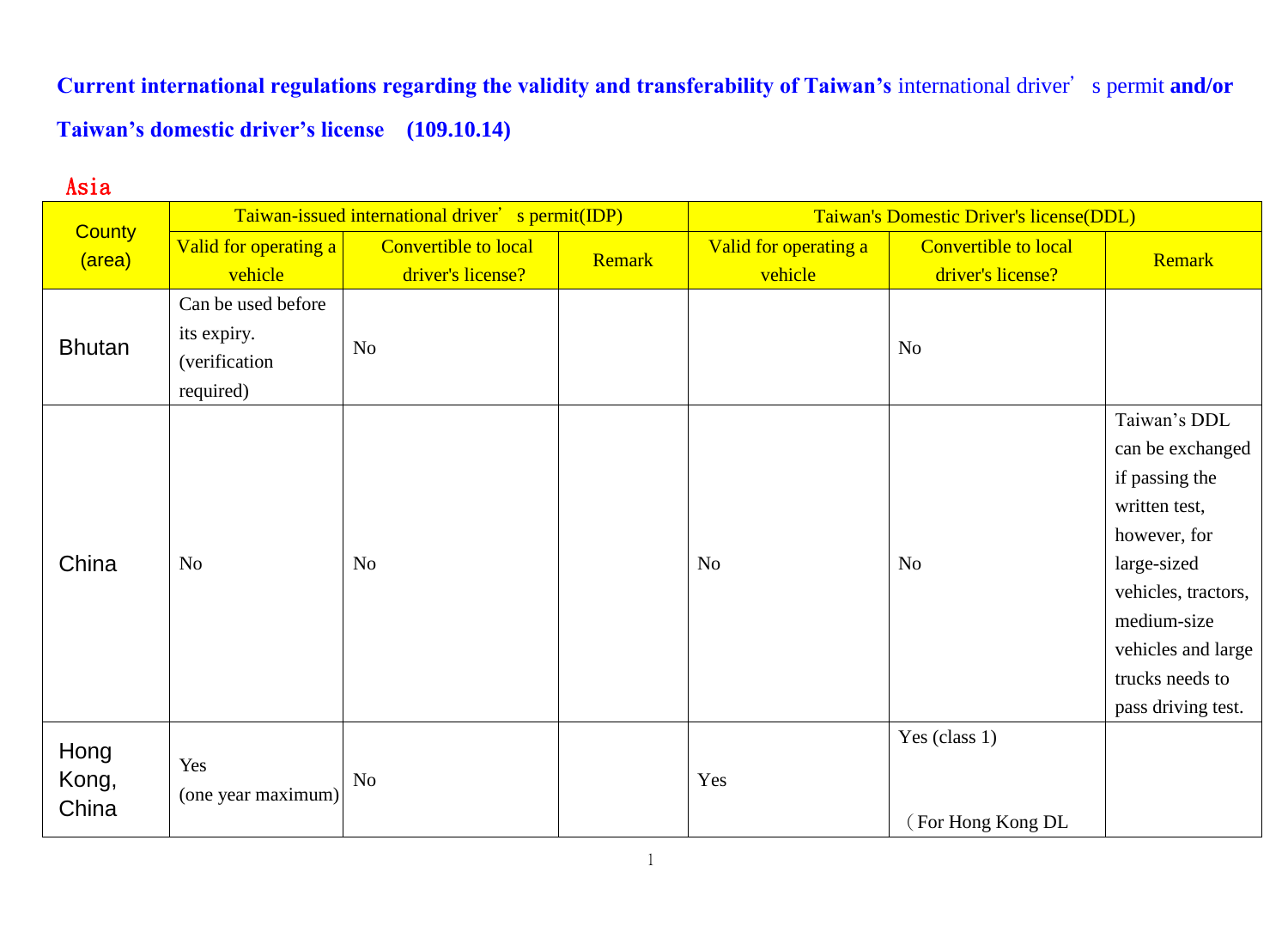|                         |                        | Taiwan-issued international driver' s permit(IDP) |        | Taiwan's Domestic Driver's license(DDL) |                              |        |
|-------------------------|------------------------|---------------------------------------------------|--------|-----------------------------------------|------------------------------|--------|
| <b>County</b><br>(area) | Valid for operating a  | <b>Convertible to local</b>                       | Remark | Valid for operating a                   | <b>Convertible to local</b>  | Remark |
|                         | vehicle                | driver's license?                                 |        | vehicle                                 | driver's license?            |        |
|                         |                        |                                                   |        |                                         | exchange, one must           |        |
|                         |                        |                                                   |        |                                         | completed application        |        |
|                         |                        |                                                   |        |                                         | form#TD63A                   |        |
|                         |                        |                                                   |        |                                         | "Application for driver's    |        |
|                         |                        |                                                   |        |                                         | license without test" and    |        |
|                         |                        |                                                   |        |                                         | hand in original copies      |        |
|                         |                        |                                                   |        |                                         | of one's passport and the    |        |
|                         |                        |                                                   |        |                                         | DL of his home country to    |        |
|                         |                        |                                                   |        |                                         | Hong Kong                    |        |
|                         |                        |                                                   |        |                                         | <b>Transportation Bureau</b> |        |
|                         |                        |                                                   |        |                                         | Tel: (852) 2804-2636         |        |
|                         |                        |                                                   |        |                                         | Website: www.td.gov.hk       |        |
|                         |                        |                                                   |        |                                         | www.td.gov.hk                |        |
|                         |                        |                                                   |        |                                         | Enquiry: $(852)$             |        |
|                         |                        |                                                   |        |                                         | 2804-2600)                   |        |
|                         | Yes                    |                                                   |        |                                         | Holder of Taiwan's DDL       |        |
|                         | (Holders of            |                                                   |        |                                         | can convert to Macao DL      |        |
|                         | Taiwan-issued IDP      |                                                   |        | Yes(Holders of                          | within the first year of     |        |
| Macao,                  | and Visa on arrival    |                                                   |        | Taiwan-issued IDP or                    | his/hers residency in        |        |
| China                   | can drive in Macao     | N <sub>o</sub>                                    |        | DDL can drive in                        | Macao (required valid        |        |
|                         | within the first 14    |                                                   |        | Macao)                                  | resident ID) from Macao      |        |
|                         | days of his/her visit. |                                                   |        |                                         | transportation authority.    |        |
|                         | Exceeding which        |                                                   |        |                                         |                              |        |
|                         | period should apply    |                                                   |        |                                         | Website:                     |        |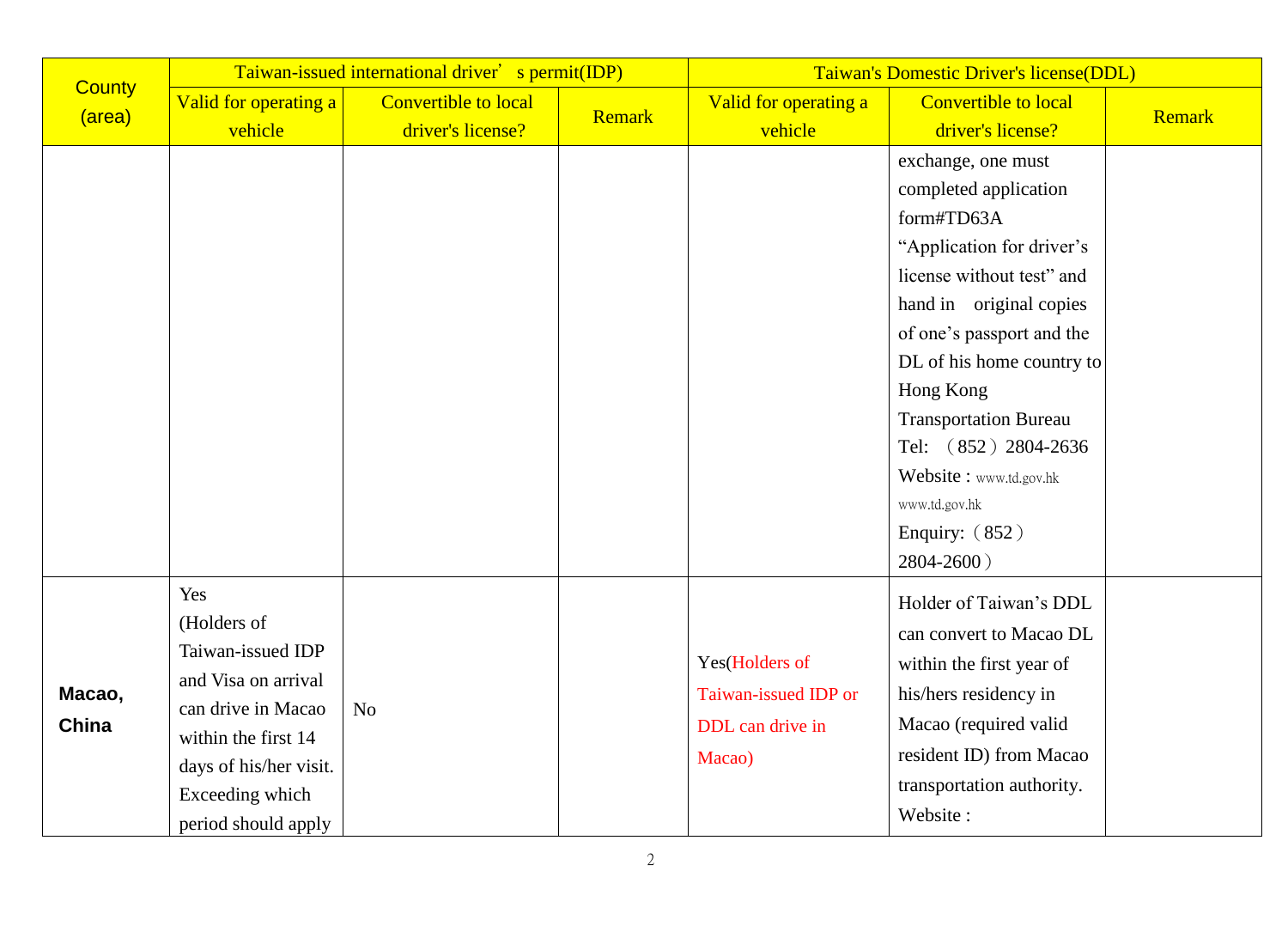| <b>County</b>    | Taiwan-issued international driver' s permit(IDP) |                             |        | Taiwan's Domestic Driver's license(DDL) |                             |        |
|------------------|---------------------------------------------------|-----------------------------|--------|-----------------------------------------|-----------------------------|--------|
| (area)           | Valid for operating a                             | <b>Convertible to local</b> | Remark | Valid for operating a                   | <b>Convertible to local</b> | Remark |
|                  | vehicle                                           | driver's license?           |        | vehicle                                 | driver's license?           |        |
|                  | and register a permit                             |                             |        |                                         | http://www.dsat.gov.mo/)    |        |
|                  | from Macao police                                 |                             |        |                                         |                             |        |
|                  | authorities and use it                            |                             |        |                                         |                             |        |
|                  | along with IDP                                    |                             |        |                                         |                             |        |
|                  | within valid date.                                |                             |        |                                         |                             |        |
|                  | Driving without                                   |                             |        |                                         |                             |        |
|                  | permit from Macao                                 |                             |        |                                         |                             |        |
|                  | police authorities                                |                             |        |                                         |                             |        |
|                  | will be fine for 300                              |                             |        |                                         |                             |        |
|                  | <b>MOP</b>                                        |                             |        |                                         |                             |        |
|                  |                                                   |                             |        |                                         |                             |        |
|                  | Yes (Staying for                                  |                             |        | Yes (Staying for over 6                 |                             |        |
| <b>Papua New</b> | over 6 months                                     | Yes                         |        | months requires conversion to           | Yes                         |        |
| <b>Guinea</b>    | requires conversion                               |                             |        | local DL)                               |                             |        |
|                  | to local DL)                                      |                             |        |                                         |                             |        |
|                  |                                                   |                             |        |                                         | Yes                         |        |
|                  |                                                   | The Government of           |        |                                         | The Directorate General     |        |
|                  |                                                   | Bahrain does not            |        |                                         | of Traffic,                 |        |
|                  |                                                   | recognized Taiwan-issued    |        |                                         | Ministry of Interior,       |        |
| <b>Bahrain</b>   | N <sub>o</sub>                                    | IDP yet Taiwan-issued       |        |                                         | Bahrain, agrees that        |        |
|                  |                                                   | IDP are granted be used     |        |                                         | Taiwan's DDL can be         |        |
|                  |                                                   | without test for 1 month.   |        |                                         | converted to Bahrain DL     |        |
|                  |                                                   |                             |        |                                         | without test                |        |
|                  |                                                   |                             |        |                                         | once it has been proof      |        |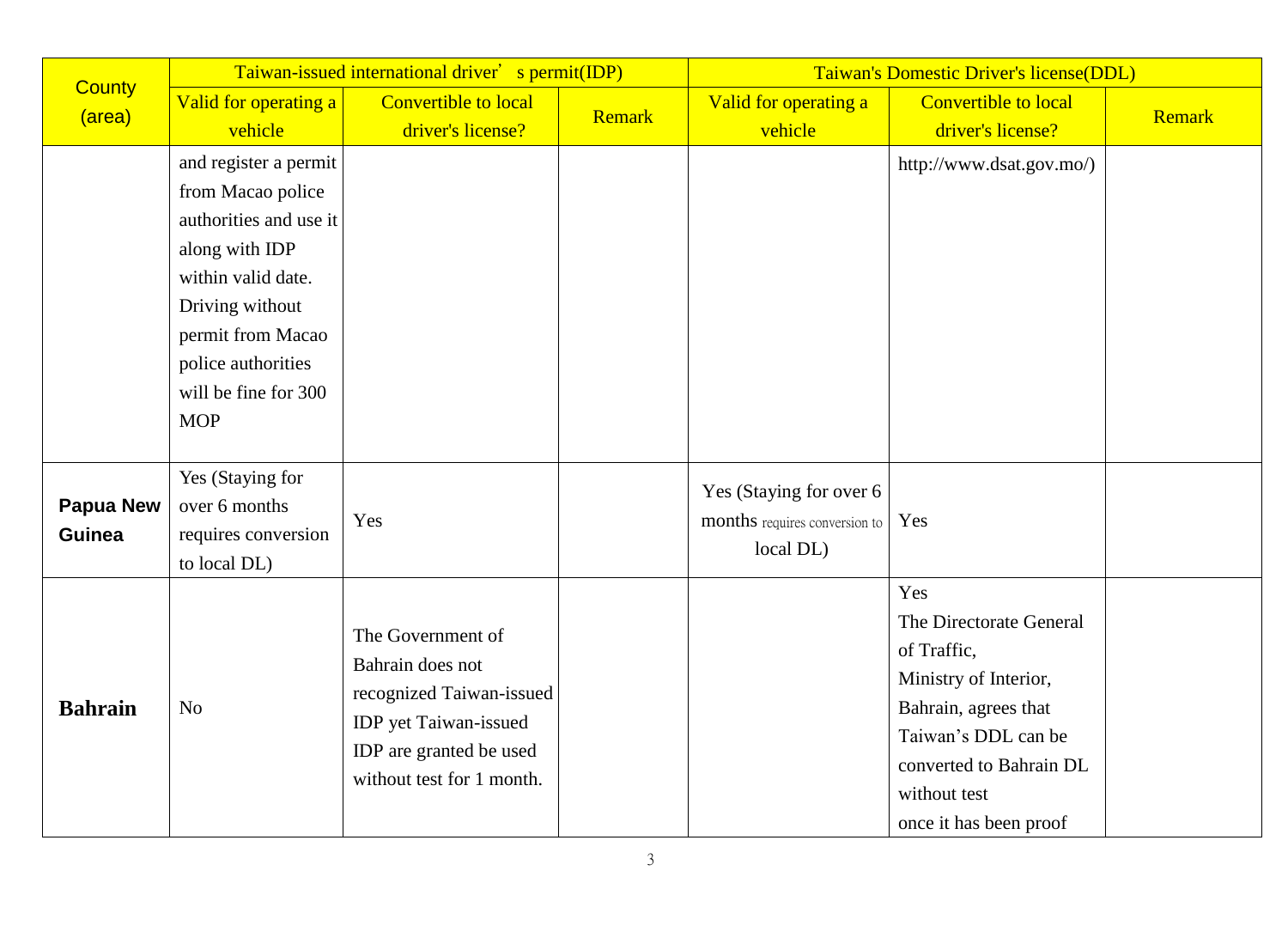|                          | Taiwan-issued international driver' s permit(IDP)                                                                            |                                                  |                         | Taiwan's Domestic Driver's license(DDL)                                                                                                                                                          |                                                                                                       |                |
|--------------------------|------------------------------------------------------------------------------------------------------------------------------|--------------------------------------------------|-------------------------|--------------------------------------------------------------------------------------------------------------------------------------------------------------------------------------------------|-------------------------------------------------------------------------------------------------------|----------------|
| <b>County</b><br>(area)  | Valid for operating a<br>vehicle                                                                                             | <b>Convertible to local</b><br>driver's license? | Remark                  | Valid for operating a<br>vehicle                                                                                                                                                                 | <b>Convertible to local</b><br>driver's license?                                                      | <b>Remark</b>  |
| <b>Pakistan</b><br>Japan | N <sub>o</sub><br>N <sub>o</sub>                                                                                             | N <sub>o</sub><br>N <sub>o</sub>                 |                         | No<br>From October 1, 2008<br>Mutual recognition has<br>implemented. Holders<br>of Taiwan/Japan valid<br>DDL and a translation<br>copy can convert to the<br>other country's DL<br>without test. | authenticated by the Trade<br>Mission of Taiwan to the<br>Kingdom of Bahrain<br>N <sub>o</sub><br>Yes |                |
| <b>Israel</b>            | Yes(To be used for<br>no more than 1 year<br>(One must pass the<br>test to convert to<br>Israel DL after one<br>year period) | No                                               |                         | Yes(To be used for no<br>more than 1 year (One<br>must pass the test to<br>convert to Israel DL<br>after one year period)                                                                        | Yes<br>(CLASS A1,A2,A,B,C1)<br>(109.10.13 交路字第 1090027854<br>號)                                       |                |
| Qatar                    | Yes                                                                                                                          | N <sub>o</sub><br>Require a driving test         |                         | N <sub>o</sub>                                                                                                                                                                                   | N <sub>o</sub>                                                                                        | N <sub>o</sub> |
| <b>Nepal</b>             | Yes. Can be used till<br>its expiry                                                                                          | N <sub>o</sub>                                   |                         |                                                                                                                                                                                                  | N <sub>o</sub>                                                                                        |                |
| <b>Iran</b>              | Yes                                                                                                                          | N <sub>o</sub>                                   | Holder of<br>short-term | N <sub>o</sub>                                                                                                                                                                                   | N <sub>o</sub>                                                                                        | N <sub>0</sub> |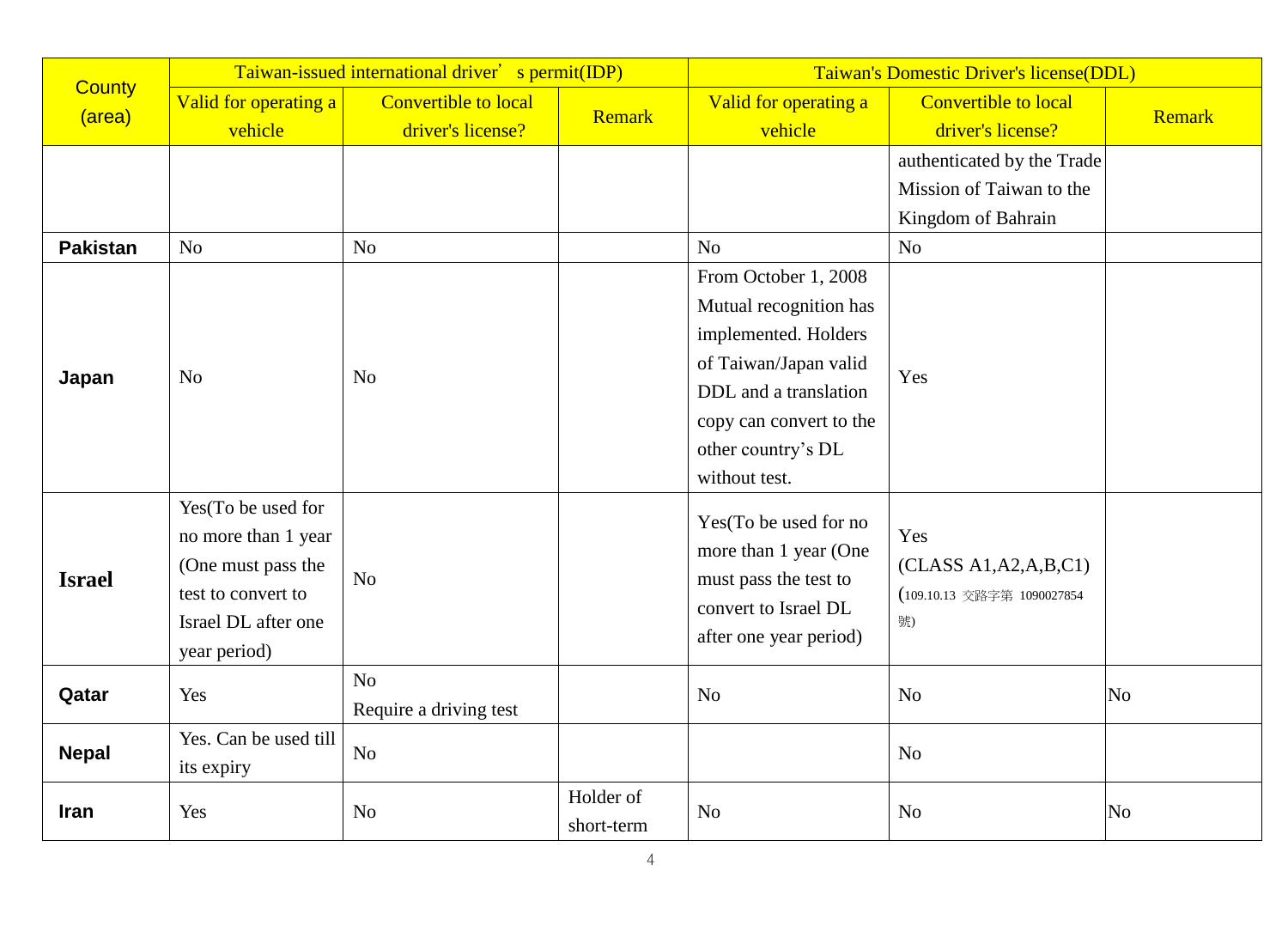|                         | Taiwan-issued international driver' s permit(IDP) |                                  |                    | Taiwan's Domestic Driver's license(DDL) |                             |        |
|-------------------------|---------------------------------------------------|----------------------------------|--------------------|-----------------------------------------|-----------------------------|--------|
| <b>County</b><br>(area) | Valid for operating a                             | <b>Convertible to local</b>      | Remark             | Valid for operating a                   | <b>Convertible to local</b> | Remark |
|                         | vehicle                                           | driver's license?                |                    | vehicle                                 | driver's license?           |        |
|                         |                                                   |                                  | visitor visa or    |                                         |                             |        |
|                         |                                                   |                                  | business visa      |                                         |                             |        |
|                         |                                                   |                                  | can use Valid      |                                         |                             |        |
|                         |                                                   |                                  | Taiwan-issued      |                                         |                             |        |
|                         |                                                   |                                  | IDP. Holder of     |                                         |                             |        |
|                         |                                                   |                                  | long-term          |                                         |                             |        |
|                         |                                                   |                                  | resident visa is   |                                         |                             |        |
|                         |                                                   |                                  | required to use    |                                         |                             |        |
|                         |                                                   |                                  | local DL.          |                                         |                             |        |
| <b>Indonesia</b>        | Yes                                               | Written test is required.        | Within validity No |                                         | N <sub>o</sub>              |        |
|                         | Yes                                               | No(106.3.10 印度字第<br>10602200700) | To be used         |                                         |                             |        |
|                         |                                                   |                                  | with               |                                         |                             |        |
| India                   |                                                   |                                  | Taiwan-issued      |                                         | N <sub>o</sub>              |        |
|                         |                                                   |                                  | IDP and            |                                         |                             |        |
|                         |                                                   |                                  | Taiwan's DDL       |                                         |                             |        |
|                         |                                                   | No (Required a written           |                    |                                         |                             |        |
|                         |                                                   | test, driving test and           | Can be used        |                                         |                             |        |
| <b>Saudi</b>            |                                                   | application                      | for 1 month        |                                         |                             |        |
| <b>Arabia</b>           | Yes                                               | via employer for                 | without            | N <sub>o</sub>                          | Yes                         |        |
|                         |                                                   | conversion to                    | conversion         |                                         |                             |        |
|                         |                                                   | local DL)                        |                    |                                         |                             |        |
|                         |                                                   | Required an interview at         |                    |                                         | Required an interview at    |        |
| <b>Brunei</b>           | N <sub>o</sub>                                    | <b>Land Transport</b>            |                    | N <sub>o</sub>                          | <b>Land Transport</b>       |        |
|                         |                                                   | Department of Brunei             |                    |                                         | Department of Brunei        |        |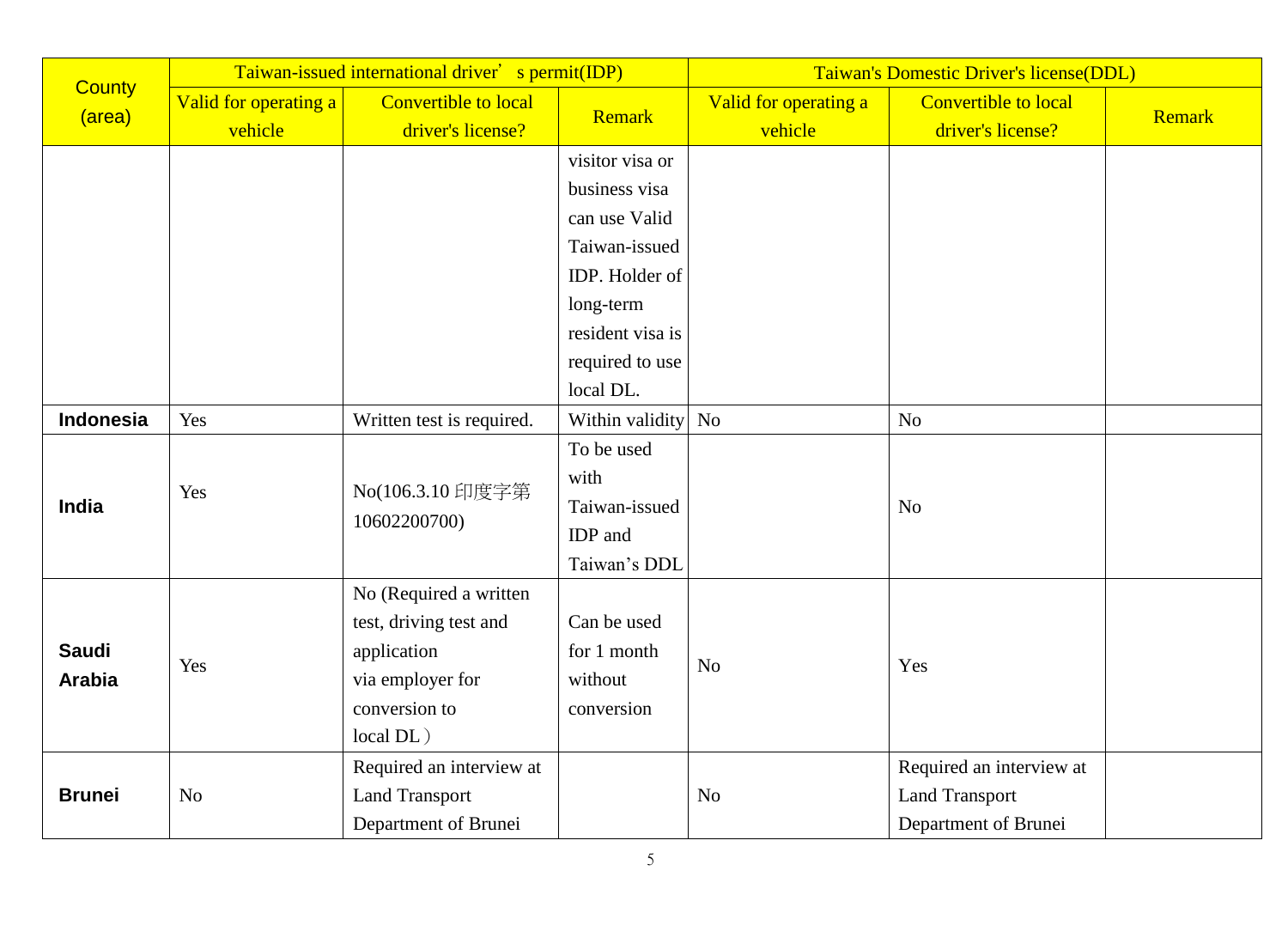|                               | Taiwan-issued international driver' s permit(IDP) |                              |                | Taiwan's Domestic Driver's license(DDL) |                              |                    |
|-------------------------------|---------------------------------------------------|------------------------------|----------------|-----------------------------------------|------------------------------|--------------------|
| <b>County</b><br>(area)       | Valid for operating a                             | Convertible to local         | Remark         | Valid for operating a                   | <b>Convertible to local</b>  | Remark             |
|                               | vehicle                                           | driver's license?            |                | vehicle                                 | driver's license?            |                    |
|                               |                                                   | Documents required:          |                |                                         | Documents required:          |                    |
|                               |                                                   | 1. original DL and its       |                |                                         | 1. original DL and its       |                    |
|                               |                                                   | English translation,         |                |                                         | English translation,         |                    |
|                               |                                                   | verified by Taipei           |                |                                         | verified by Taipei           |                    |
|                               |                                                   | <b>Economic and Cultural</b> |                |                                         | <b>Economic and Cultural</b> |                    |
|                               |                                                   | Office in Brunei             |                |                                         | Office in Brunei             |                    |
|                               |                                                   | 2. Working permit            |                |                                         | 2. Working permit            |                    |
|                               |                                                   | 3. Passport                  |                |                                         | 3. Passport                  |                    |
|                               |                                                   | 4. I.D.                      |                |                                         | 4. I.D.                      |                    |
|                               | Yes                                               |                              |                |                                         |                              |                    |
|                               | Can be used before                                |                              |                |                                         |                              |                    |
| <b>Bangladesh</b> its expiry. |                                                   | N <sub>o</sub>               |                |                                         | N <sub>o</sub>               |                    |
|                               | (verification                                     |                              |                |                                         |                              |                    |
|                               | required)                                         |                              |                |                                         |                              |                    |
|                               |                                                   |                              | Visitors can   |                                         |                              |                    |
| <b>United</b>                 |                                                   |                              | use            |                                         |                              |                    |
| <b>Arab</b>                   | N <sub>o</sub>                                    | N <sub>o</sub>               | Taiwan-issued  | <b>No</b>                               | N <sub>o</sub>               | Not allowed to use |
| <b>Emirates</b>               |                                                   |                              | IDP only in    |                                         |                              |                    |
|                               |                                                   |                              | Dubai          |                                         |                              |                    |
|                               |                                                   |                              | To be used for |                                         |                              |                    |
|                               |                                                   |                              | 3 months. One  |                                         |                              |                    |
| Oman                          | N <sub>o</sub>                                    | N <sub>o</sub>               | can Use        | N <sub>o</sub>                          | N <sub>o</sub>               | N <sub>o</sub>     |
|                               |                                                   |                              | Taiwan-issued  |                                         |                              |                    |
|                               |                                                   |                              | IDP to rent    |                                         |                              |                    |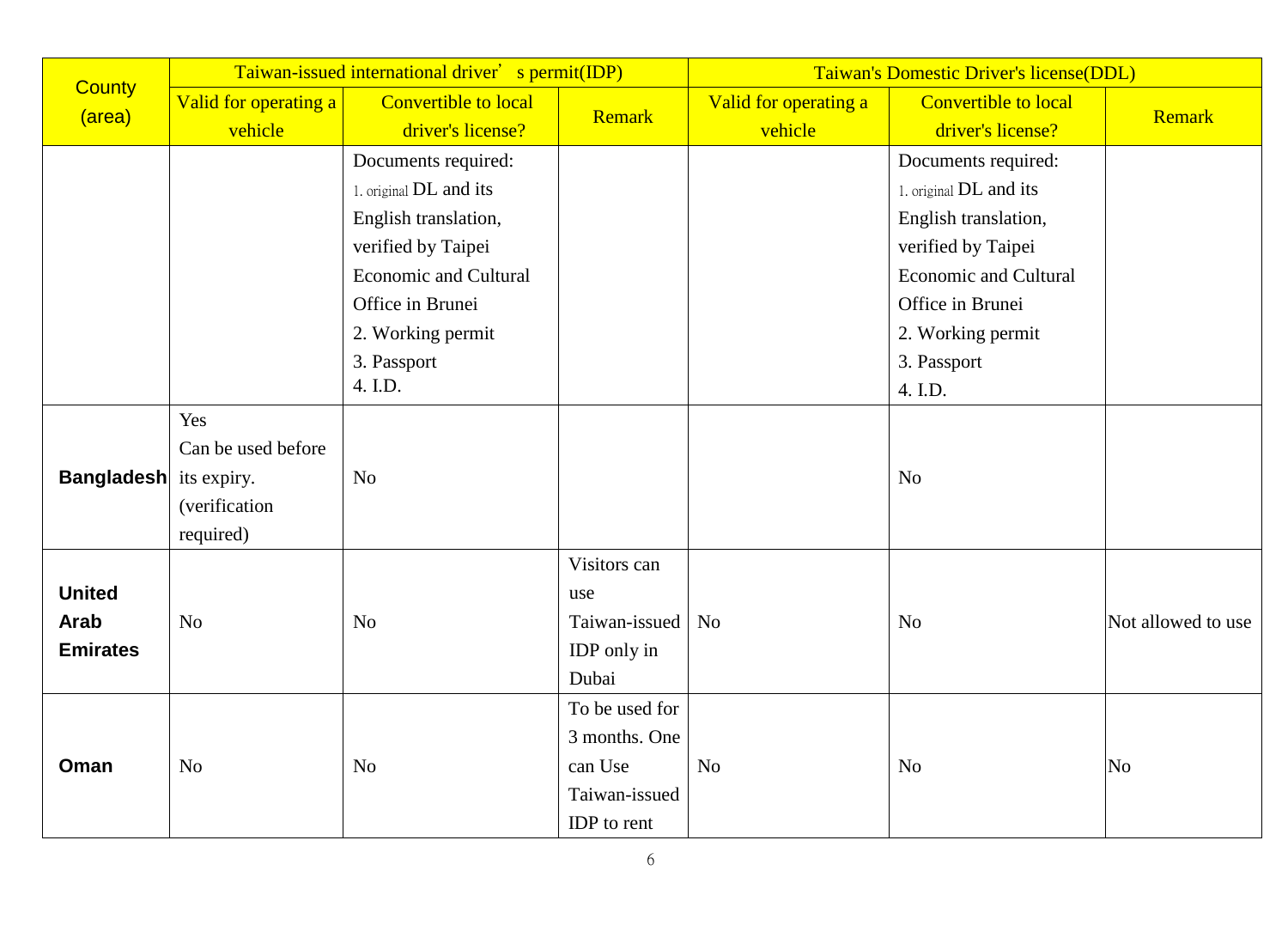|                   | Taiwan-issued international driver' s permit(IDP) |                             |               | Taiwan's Domestic Driver's license(DDL) |                             |        |
|-------------------|---------------------------------------------------|-----------------------------|---------------|-----------------------------------------|-----------------------------|--------|
| <b>County</b>     | Valid for operating a                             | <b>Convertible to local</b> | Remark        | Valid for operating a                   | <b>Convertible to local</b> | Remark |
| (area)            | vehicle                                           | driver's license?           |               | vehicle                                 | driver's license?           |        |
|                   |                                                   |                             | cars with red |                                         |                             |        |
|                   |                                                   |                             | plate.        |                                         |                             |        |
|                   |                                                   | No (Family members of       |               |                                         |                             |        |
|                   | A Taiwan-issued                                   | the employee of             |               |                                         |                             |        |
|                   | IDP can be used for                               | Representative Office in    |               |                                         |                             |        |
| <b>Russian</b>    | six months on arrival                             | Moscow for the              |               |                                         |                             |        |
| <b>Federation</b> | Exceeding which                                   | Taipei-Moscow Economic      |               | N <sub>o</sub>                          | N <sub>o</sub>              | No     |
|                   | period a conversion                               | and Cultural Coordination   |               |                                         |                             |        |
|                   | to Russian DL is                                  | Commission can convert the  |               |                                         |                             |        |
|                   | required.                                         | IDP to local DL without     |               |                                         |                             |        |
|                   |                                                   | $test.$ )                   |               |                                         |                             |        |
|                   |                                                   | Yes                         |               |                                         |                             |        |
|                   |                                                   | A translated copy of        |               |                                         |                             |        |
| <b>Cambodia</b>   | Yes                                               | Taiwan-issued               |               |                                         |                             |        |
|                   |                                                   | IDP should be submitted     |               |                                         |                             |        |
|                   |                                                   | to the Cambodian            |               |                                         |                             |        |
|                   |                                                   | authority for conversion    |               |                                         |                             |        |
| <b>Kuwait</b>     | N <sub>o</sub>                                    | N <sub>o</sub>              |               | No                                      | N <sub>o</sub>              |        |
|                   | Yes                                               |                             |               |                                         |                             |        |
| Jordan            | (Can be used before)                              | N <sub>o</sub>              |               | N <sub>o</sub>                          | Yes                         |        |
|                   | its expiry).                                      |                             |               |                                         |                             |        |
|                   | YES(110.7.6 交路字第                                  | Yes                         |               |                                         | Yes                         |        |
| <b>Thailand</b>   | 1100017225號)                                      | One wishes for a            |               | N <sub>o</sub>                          | One wishes for a            |        |
|                   |                                                   | long-term stay in Thailand  |               |                                         | long-term stay in Thailand  |        |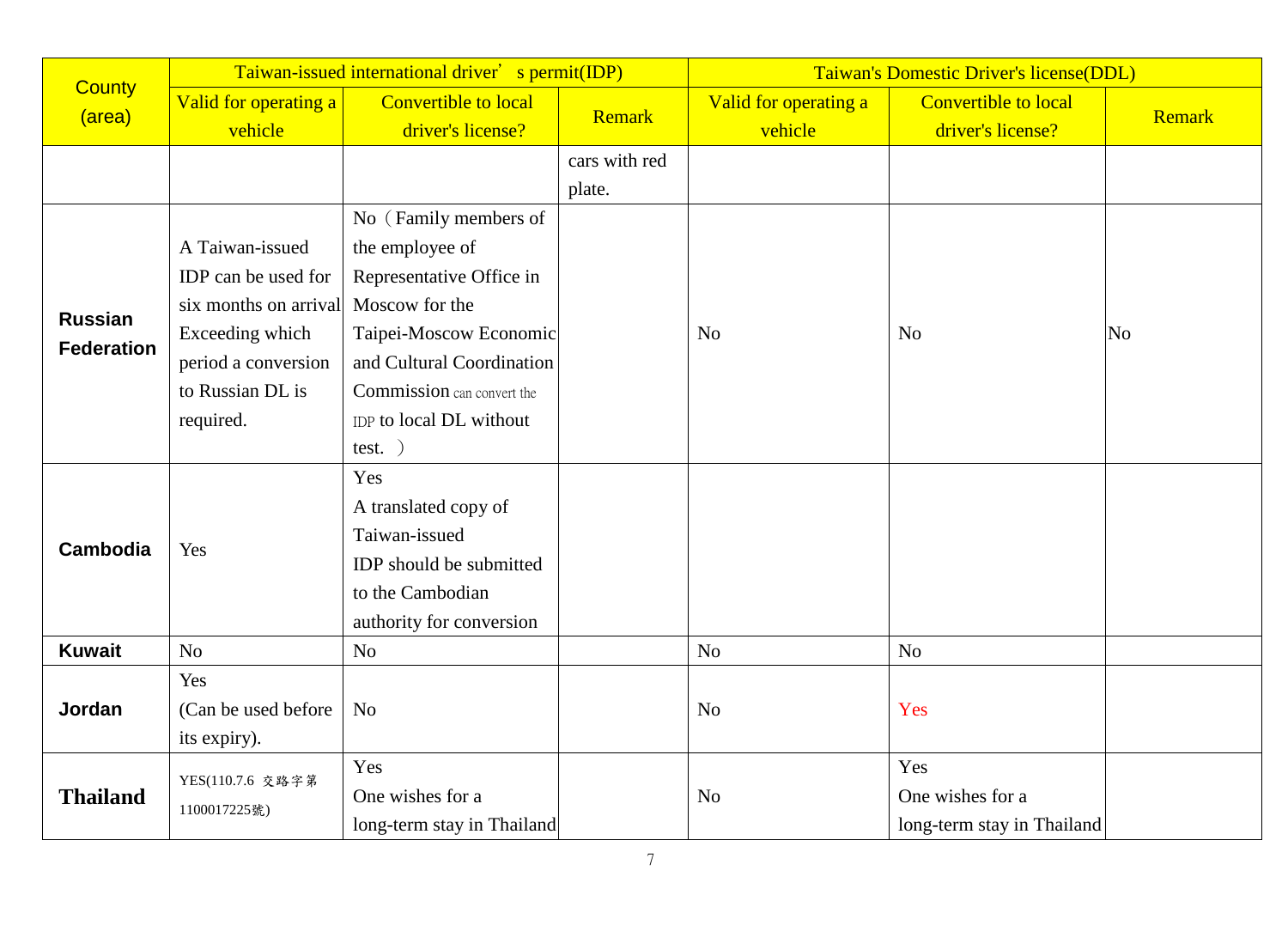|                 | Taiwan-issued international driver' s permit(IDP) |                             |                    | Taiwan's Domestic Driver's license(DDL) |                             |                 |  |
|-----------------|---------------------------------------------------|-----------------------------|--------------------|-----------------------------------------|-----------------------------|-----------------|--|
| <b>County</b>   | Valid for operating a                             | <b>Convertible to local</b> | <b>Remark</b>      | Valid for operating a                   | <b>Convertible to local</b> | Remark          |  |
| (area)          | vehicle                                           | driver's license?           |                    | vehicle                                 | driver's license?           |                 |  |
|                 |                                                   | should prepare proper       |                    |                                         | should prepare proper       |                 |  |
|                 |                                                   | documents such as a valid   |                    |                                         | documents such as a valid   |                 |  |
|                 |                                                   | IDP and certificate with    |                    |                                         | DDL and a translation       |                 |  |
|                 |                                                   | local address and passport  |                    |                                         | copy and certificate with   |                 |  |
|                 |                                                   | with business VISA or       |                    |                                         | local address and passport  |                 |  |
|                 |                                                   | student VISA issued by      |                    |                                         | with business VISA or       |                 |  |
|                 |                                                   | Taipei Economic and         |                    |                                         | student VISA verified by    |                 |  |
|                 |                                                   | Cultural Office in          |                    |                                         | Taipei Economic and         |                 |  |
|                 |                                                   | Thailand, along with two    |                    |                                         | Cultural Office in          |                 |  |
|                 |                                                   | 1-inch photos, physical     |                    |                                         | Thailand, along with two    |                 |  |
|                 |                                                   | examination                 |                    |                                         | 1-inch photos, physical     |                 |  |
|                 |                                                   | (incl. eyesight exam) at    |                    |                                         | examination                 |                 |  |
|                 |                                                   | Division of Motor Vehicle   |                    |                                         | (incl. eyesight exam) at    |                 |  |
|                 |                                                   | Registration                |                    |                                         | Division of Motor Vehicle   |                 |  |
|                 |                                                   | Division in Thailand for a  |                    |                                         | Registration                |                 |  |
|                 |                                                   | conversion to a             |                    |                                         | Division in Thailand at an  |                 |  |
|                 |                                                   | 1-year renewal local DL     |                    |                                         | expense of THB105. for a    |                 |  |
|                 |                                                   |                             |                    |                                         | conversion to a             |                 |  |
|                 |                                                   |                             |                    |                                         | 1-year renewal local        |                 |  |
|                 |                                                   |                             |                    |                                         |                             | Taiwan's driver |  |
|                 |                                                   |                             |                    |                                         |                             | license can be  |  |
| <b>Malaysia</b> | Yes                                               | N <sub>o</sub>              | Within validity No |                                         | Yes                         | converted into  |  |
|                 |                                                   |                             |                    |                                         |                             | Malaysia one    |  |
|                 |                                                   |                             |                    |                                         |                             | without         |  |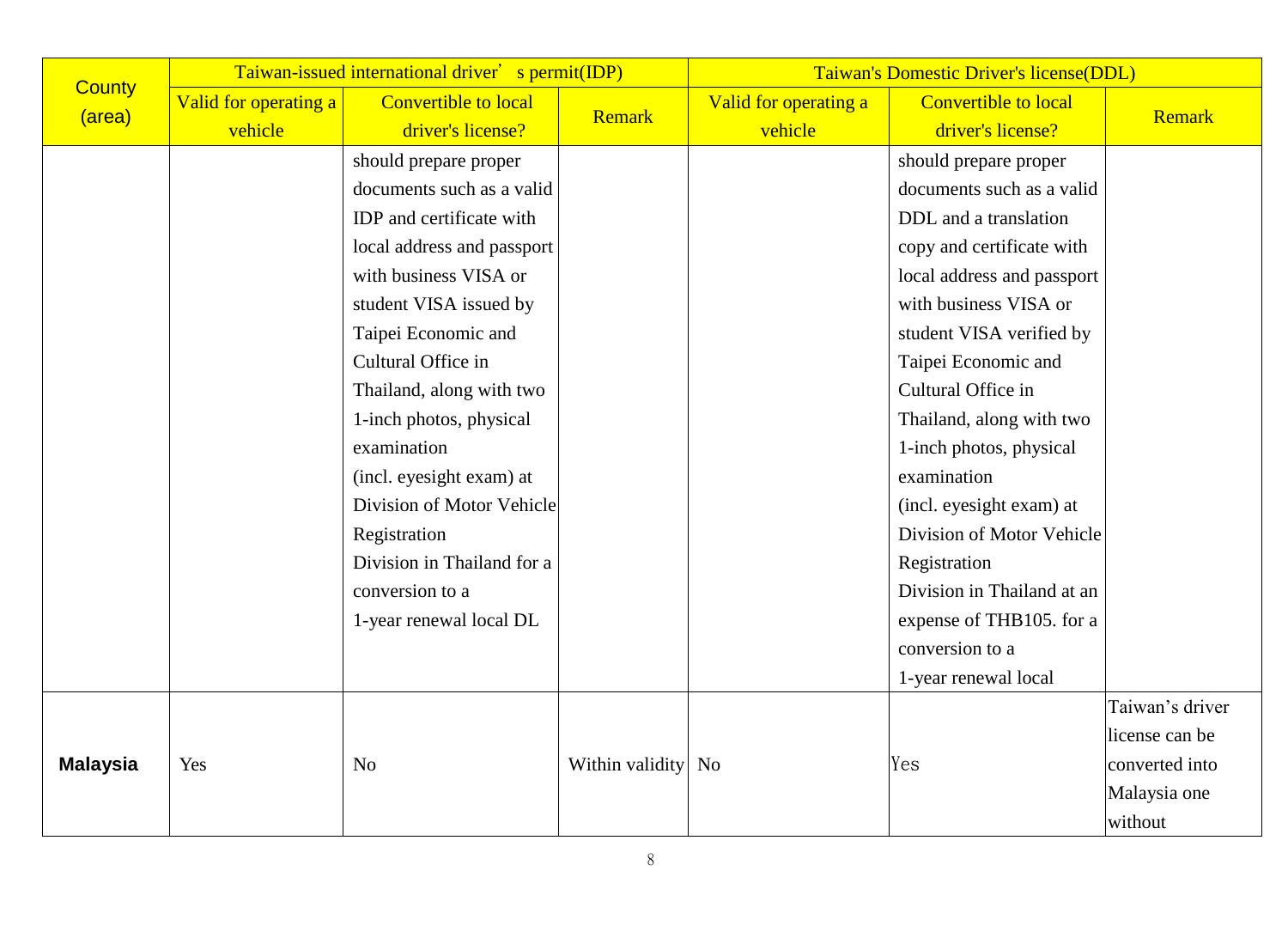|                            | Taiwan-issued international driver' s permit(IDP)                      |                                                                                                                       |               | Taiwan's Domestic Driver's license(DDL) |                                                  |                                                                                                                |
|----------------------------|------------------------------------------------------------------------|-----------------------------------------------------------------------------------------------------------------------|---------------|-----------------------------------------|--------------------------------------------------|----------------------------------------------------------------------------------------------------------------|
| <b>County</b><br>(area)    | Valid for operating a<br>vehicle                                       | Convertible to local<br>driver's license?                                                                             | <b>Remark</b> | Valid for operating a<br>vehicle        | <b>Convertible to local</b><br>driver's license? | Remark                                                                                                         |
|                            |                                                                        |                                                                                                                       |               |                                         |                                                  | examination after<br>verified by Taipei<br>Economic and<br>Cultural Office in<br>Malaysia                      |
| Georgia<br><b>Republic</b> | N <sub>o</sub>                                                         | N <sub>o</sub>                                                                                                        | One year      | N <sub>o</sub>                          | N <sub>o</sub>                                   | One year                                                                                                       |
| <b>Sri Lanka</b>           | Yes<br>(Can be used before)<br>its expiry).                            | N <sub>o</sub>                                                                                                        |               |                                         | N <sub>o</sub>                                   |                                                                                                                |
| <b>Philippines</b>         | Yes<br>(Can be used before)<br>its expiry for no<br>more than 1 year). | N <sub>o</sub>                                                                                                        |               | No                                      | Yes                                              | Taiwan's DDL<br>should be verified<br>by Taipei<br>Economic and<br>Cultural Office to<br>The Philippines       |
| <b>Vietnam</b>             | Recognized<br>Taiwan-issued IDP<br>and Taiwan's DDL                    | Yes<br>No time limit<br>Taiwan-issued IDP needs<br>to be translated and<br>submitted to the local<br>government for a |               | No                                      |                                                  | Taiwan-issued<br>IDP needs to be<br>translated and<br>submitted to the<br>local government<br>for a conversion |